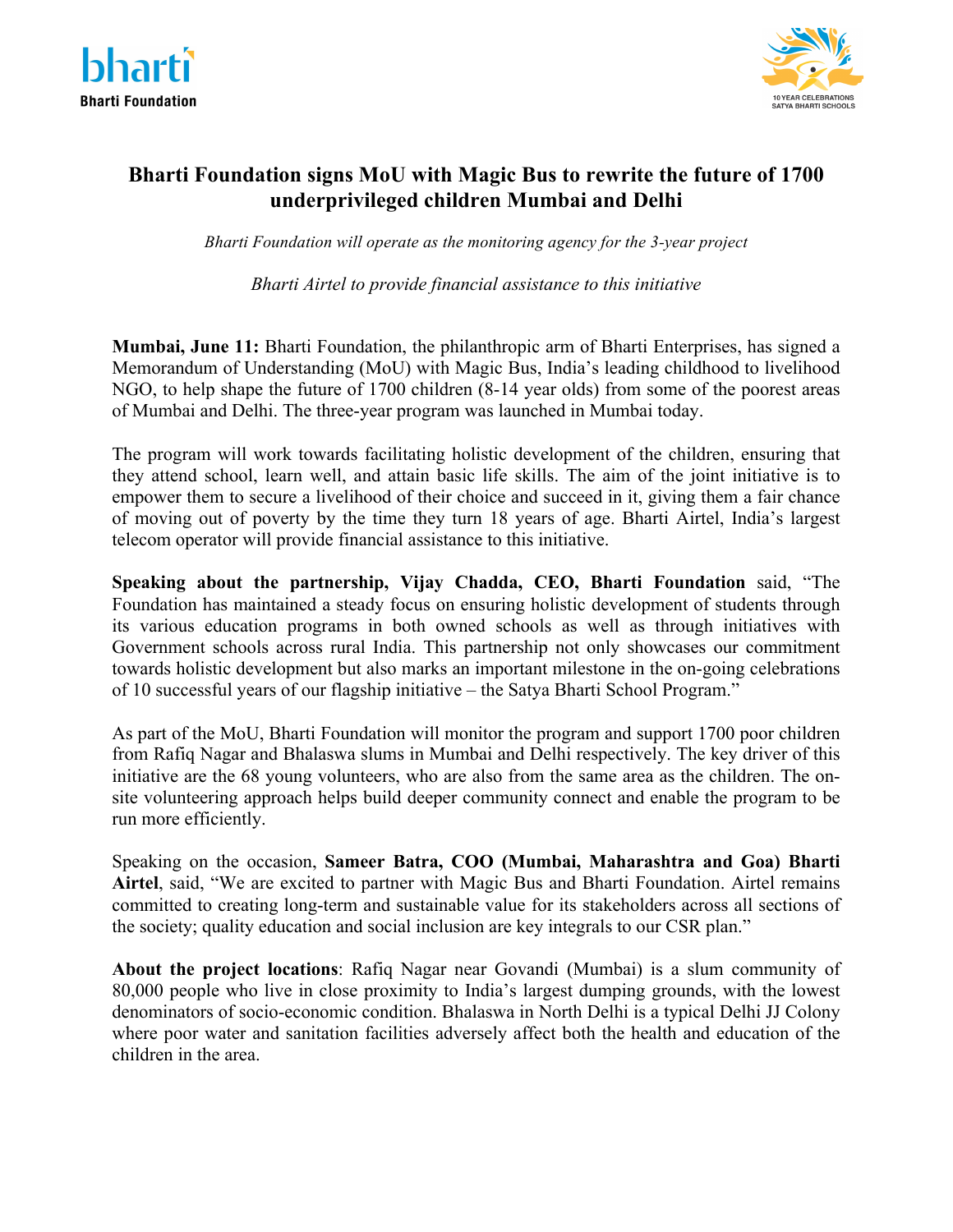



**Bharti Foundation** 

Describing the partnership, **Matthew Spacie, Magic Bus' Founder**, said, "Supporters like Bharti Foundation are instrumental in enabling our work with young people to move them out of poverty and into sustainable livelihoods. 17 years of working with children living in poverty has taught us that we need a sustainable solution to India's education and employability challenge and we are immensely grateful to Bharti Foundation for partnering us in working on this solution."

### **About Bharti Foundation:**

Bharti Foundation was set up in 2000 as the philanthropic arm of the Bharti Enterprises. It implements programs in the field of primary, elementary, senior secondary and higher education through the Satya Bharti School Program as well as Government School interventions under its Satya Bharti Quality Support and Satya Bharti Learning Centres Program. This year, the Foundation is celebrating 10 successful years of the Satya Bharti School Program. In addition to education programs, the Foundation has initiated 'Satya Bharti Abhiyan', to improve sanitation facilities in rural Ludhiana District and 'Nyaya Bharti' to provide legal and financial aid to deserving underprivileged under-trials languishing in jails across the country for minor offences.

Bharti Foundation has till date impacted the lives of nearly 1,40,000 students from underprivileged background and has touched over a million lives through its Education initiatives. Satya Bharti Abhiyan has delivered over 11,000 household toilets, directly benefitting more than 54,000 beneficiaries in 469 villages. The program aims to benefit nearly 1,25,000 individuals, covering over 900 villages.

### **Bharti Foundation's initiatives include:**

### Ø **The Satya Bharti School Program:**

The Satya Bharti School Program is the flagship program of Bharti Foundation and is currently celebrating 10 successful years of implementation. This rural education initiative provides free quality education to underprivileged children, with a special focus on the girl child. The program envisions transforming students into educated, confident, responsible and self-reliant employable citizens of India with a deep sense of commitment to their society. The program's reach is multi-pronged, encouraging active involvement of the rural community, parents of students and like-minded organizations working in the field of education in India. Making a lasting and sustainable impact on the community where schools are present and finding innovative solutions, through its primary and senior secondary schools, to create replicable and scalable components in the program ensures delivery of quality education. The Satya Bharti School program is being implemented with the intent to arrive at replicable and scalable components of quality education which may be adapted by the Government and other like-minded organizations. Reaching out to thousands of underprivileged children, the program, through its focus on holistic development, aims to bring forth a new generation of citizens eager to usher in positive change. Currently 249 primary/elementary Schools and five senior secondary schools are operational across Punjab, Rajasthan, Haryana, Uttar Pradesh, Tamil Nadu and West Bengal reaching out to 42,419 children and employing 1,657 teachers. Focusing on the girl child [49% girl students] and the weaker sections of society [75% of children from SC/ST/OBC Communities], the program is one of the largest end-to-end education initiatives by a corporate group in the country.

## Ø **Satya Bharti Learning Centres:**

Bharti Foundation has introduced the remedial/bridge courses program in close partnership with 'Educate A Child' - a global initiative. The program aims at bridging the education gap of out of school children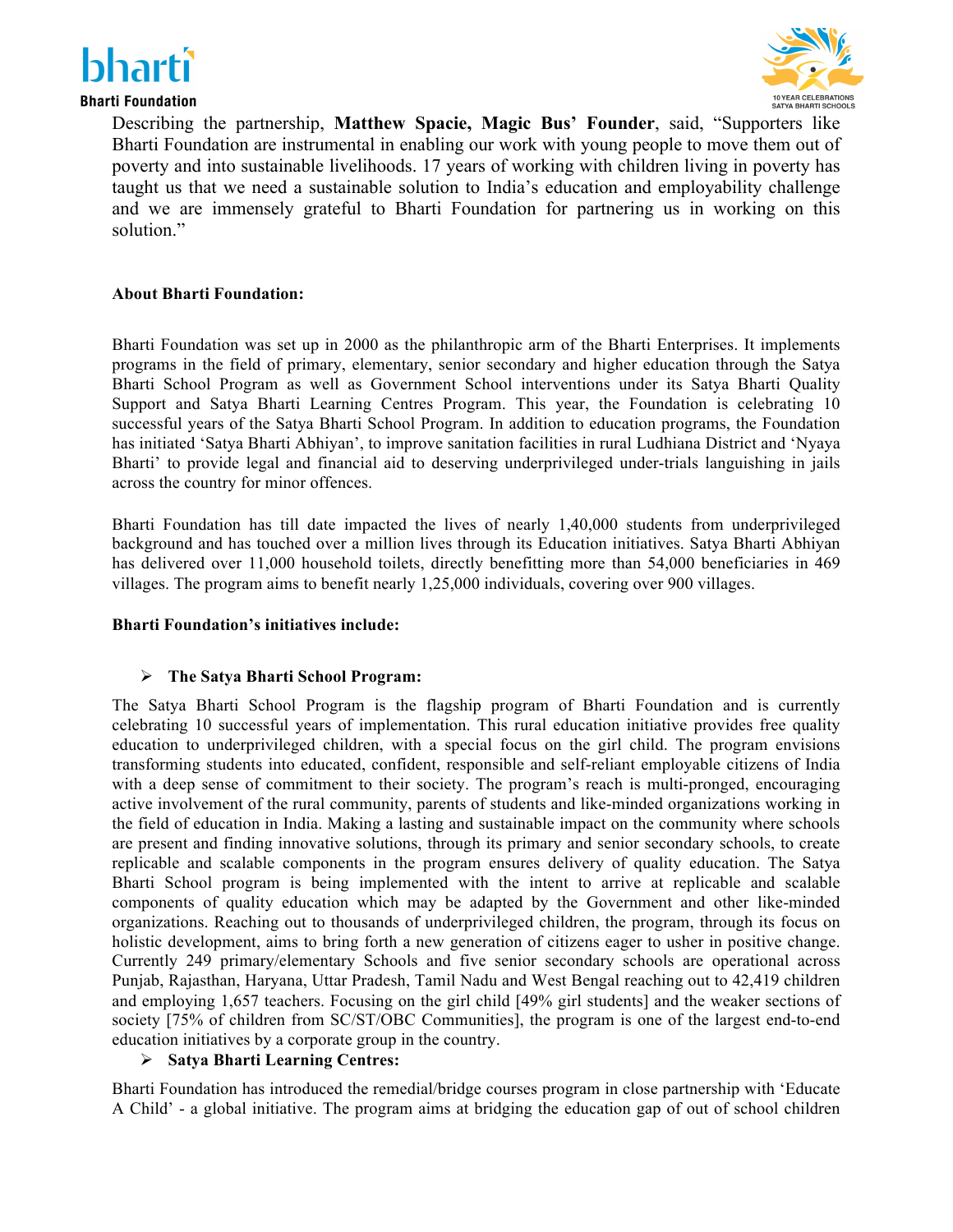



**Bharti Foundation** 

and mainstream them into regular schools. The first phase of the program has been deployed in partnership with the Government of Rajasthan. Currently, 325 Education Volunteers are engaged in teaching 4,889 out of school children, of which 50% are girls, enrolled at 379\*\* Satya Bharti Learning Centres. Till now, 10,350 children have been mainstreamed, with the total impact reaching up to 22,732 children.

*\*\* 508 centres have been closed as most of the OOSC's in these villages have been mainstreamed (number included in overall impact); in some villages the count of OOSC's have dropped to such a low figure that it has gone below the minimum numbers required to run a centre, as per Government norms.* 

*50 Centres had to be closed because of unavailability of qualified education volunteers.* 

*3 Centres were closed due to mass migration (in Madhya Pradesh).*

*2 Centres had to be closed due to some other reason*

### Ø **Satya Bharti Quality Support Program:**

This initiative envisages working with the government system and improving the quality of schools through need-based interventions. Bharti Foundation has taken the learning and best practices from the Satya Bharti Schools to the Government schools for improving the overall quality of schooling experience. The program aims to partner the Government schools and work along with its leadership and teachers to support them in their journey towards excellence. Currently, 89 government schools are under active implementation supported through this model, across Punjab, Haryana and Rajasthan, reaching out to 30,950 students and 1,590 teachers.

## Ø **Satya Bharti Abhiyan:**

Bharti Foundation has undertaken a major initiative – 'Satya Bharti Abhiyan' - to improve rural household sanitation facilities in Punjab. Inspired by the Hon'ble Prime Minister's call to the corporate sector in his 2014 Independence Day speech to strengthen Government's initiative on this score, the Foundation has decided to adopt Ludhiana district – home district of the Founders - as its focus area for improvement of rural sanitation. As part of this program, the Foundation has committed an investment of INR 100 Crores over the next three years for constructing toilets in rural households lacking such facilities in over 900 villages across the district. In addition to rural household sanitation, 'Satya Bharti Abhiyan' will also invest in improving sanitation facilities in Government schools in rural Ludhiana by building new toilets for girls, where no such facilities exist.

Till now, the Abhiyan has directly benefitted over 67,000 users, providing 13,729 Individual toilets across 614 villages of Ludhiana district.

## Ø **Nyaya Bharti**

Nyaya Bharti was launched in November 2015 to help deserving and underprivileged undertrials languishing in jails across the country for minor offences by assisting them with legal and financial assistance and also promoting awareness about every individual's constitutional right to legal defense. It is a first of its kind national level corporate initiative in the country in line with the Hon'ble Prime Minister's Vision of 'Sabka Nyaya' – Access to Justice for all. Its Board will consist of eminent persons led by Justice A.S. Anand (Retired Chief Justice of India) to provide oversight and guidance to the initiative and a panel of young public spirited lawyers shall provide pro-bono service towards the initiative.

*\*All data as of 30th April, 2016*